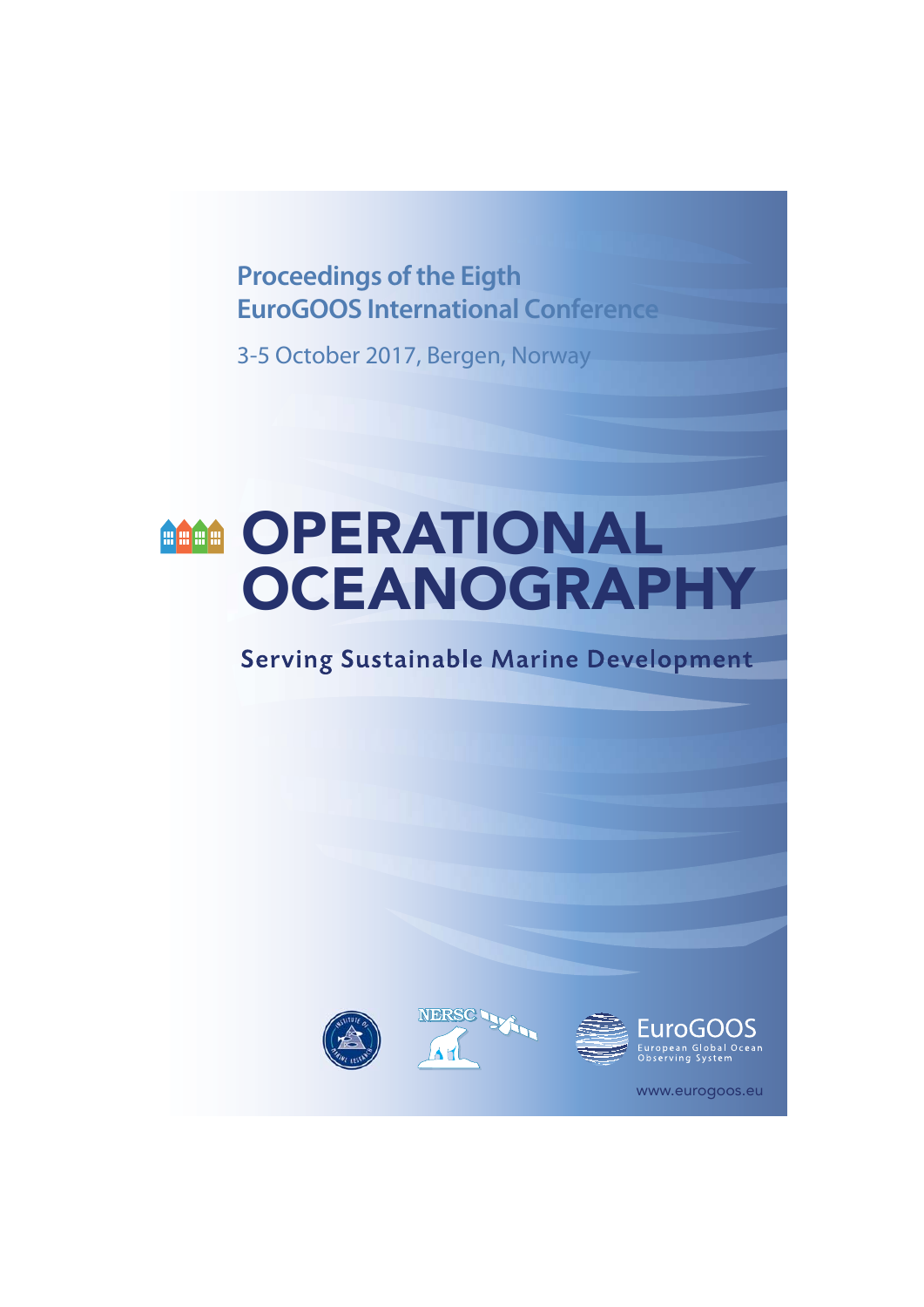4 OPERATIONAL OCEANOGRAPHY SERVING SUSTAINABLE MARINE DEVELOPMENT

### **Published by:**

#### **EuroGOOS** AISBL

231 Avenue Louise 1050 Brussels Belgium www.eurogoos.eu

## **To be quoted as follows:**

Operational Oceanography serving Sustainable Marine Development. Proceedings of the Eight EuroGOOS International Conference. 3-5 October 2017, Bergen, Norway. E. Buch, V. Fernández, D. Eparkhina, P. Gorringe and G. Nolan (Eds.) EuroGOOS. Brussels, Belgium. 2018. D / 2018 / 14.040 / 1

ISBN 978-2-9601883-3-2. 516 pp.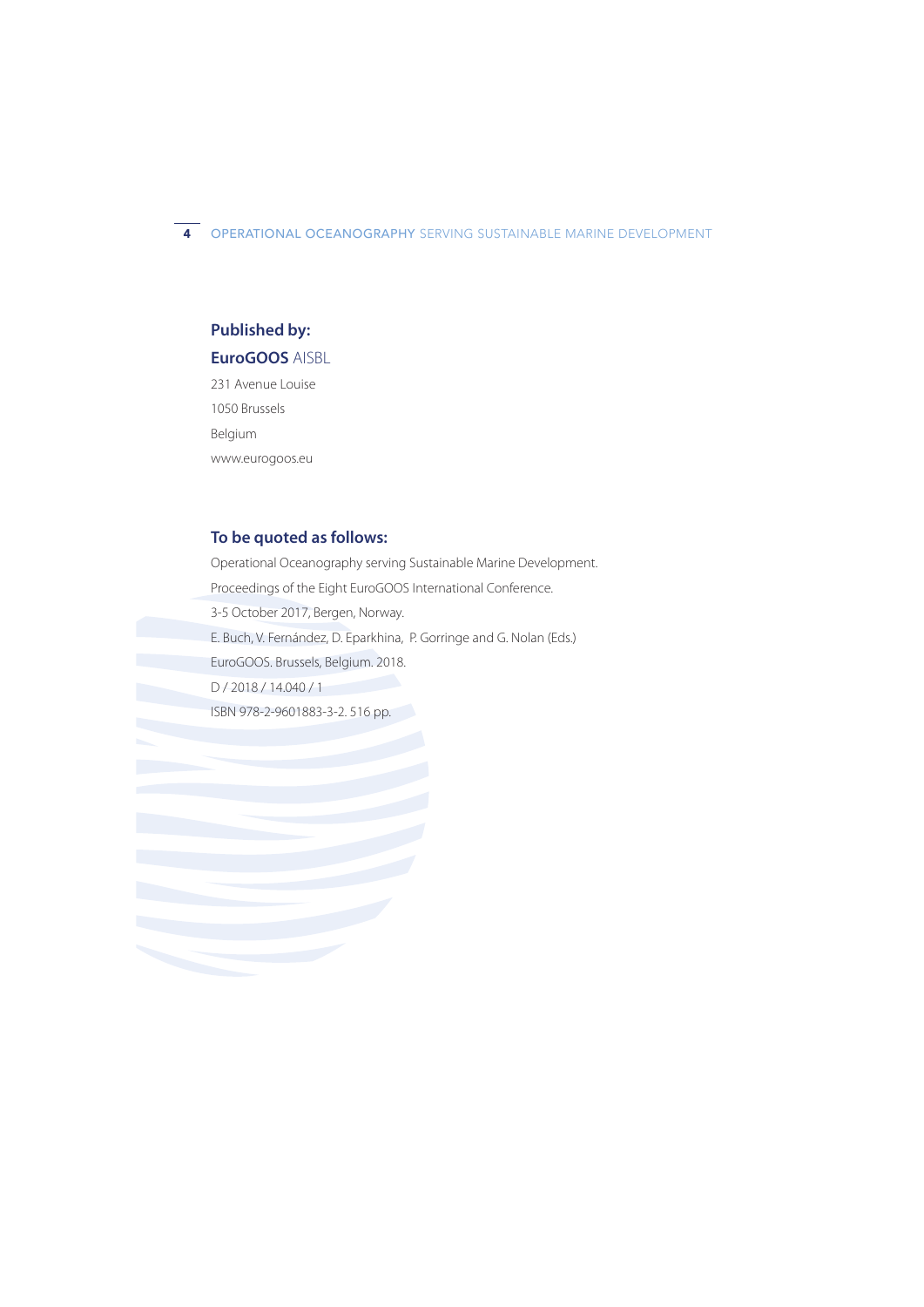# STRESS TESTING THE EU MONITORING CAPACITY FOR THE BLUE ECONOMY

N. Pinardi<sup>(1)</sup>, G. Manzella<sup>(2)</sup>, S. Simoncelli<sup>(3)</sup>, E. Clementi<sup>(3)</sup>, E. Moussat<sup>(4)</sup>, E. Quimbert<sup>(4)</sup>,

F. Blanc<sup>(5)</sup>, G. Valladeau<sup>(5)</sup>, G. Galanis<sup>(6)</sup>, G. Kallos<sup>(6)</sup>, P. Patlakas<sup>(6)</sup>, S. Reizopoulou<sup>(7)</sup>,

C. Kyriakidou<sup>(7)</sup>, I. Katara<sup>(7)</sup>, D. Kouvarda<sup>(7)</sup>, N. Skoulikidis<sup>(7)</sup>, L. Gomez-Pujol<sup>(8)</sup>,

J. Vallespir<sup>(8)</sup>, D. March<sup>(8)</sup>, J. Tintoré<sup>(8)</sup>, G. Fabi<sup>(9)</sup>, G. Scarcella<sup>(9)</sup>, A. N. Tassetti<sup>(9)</sup>,

- F. Raicich (10), A. Cruzado (11), N. Bahamon (12), F. Falcini (13), J.-F. Filipot (14), R. Duarte (14),
- R. Lecci<sup>(15)</sup>, A. Bonaduce<sup>(15)</sup>, V. Lyubartsev<sup>(15)</sup>, C. Cesarini<sup>(16)</sup>, G. Zodiatis<sup>(17)</sup>,

S. Stylianou<sup>(17)</sup>, J.-B. Calewart<sup>(18)</sup> and B. Martín Míquez<sup>(18)</sup>

- (1) Department of Physics and Astronomy, Alma Mater Studiorum University of Bologna, Viale Berti Pichat 8, 40127 Bologna, Italy. nadia.pinardi@unibo.it
- (2) ETT, Via Sestri 37, 16154 Genoa, Italy
- $^{\text{\tiny{(3)}}}$  Istituto Nazionale di Geofisica e Vulcanologia, Via Franceschini 31, Bologna, Italy
- 
- (4) Ifremer, Centre Bretagne ZI de la Pointe du Diable CS 10070 29280 Plouzané, France (5) CLS, 8-10 rue Hermes, Parc Technologique du Canal, 31520 Ramonville St Agne, France
- (6) University of Athens, Department of Physics, Atmospheric Modeling and Weather Forecasting
- Group, University Campus Bldg Phys-5, 15784 Athens, Greece
- (7) Hellenic Centre for Marine Research, Institute of Oceanography, P.O. Box 712, 19013 Anavyssos, Greece
- (8) SOCIB, ParcBit, Edif. Naorte, Bloc A, planta 2, pta. 3, 07121 Palma (Mallorca) Spain
- (9) CNR-ISMAR, Largo della Fiera della Pesca, 1 60125 Ancona, Italy
- (10) CNR-ISMAR, AREA Science Park, Q2 bldg., SS 14km 163.5, Basovizza, I-34149 Trieste, Italy (11) Oceans Catalonia International SL, Veïnat del Pibitller bústia 2019, E-17412 Maçanet de la Selva, 17300, Blanes, Spain
- (12) CEAB\_CSIC, C/ d'accés a la Cala St. Francesc, 14, Blanes Girona 17300, Spain
- (13) ISAC-CNR, Via Fosso del Cavaliere, 100 00133 Roma, Italy
- <sup>(14)</sup> France Energies Marines, 15 rue Johannes Kepler 29200 Brest, France<br><sup>(15)</sup> Centro Euro-Mediterraneo sui Cambiamenti Climatici, Italy
- 
- (16) CLU Srl, Via Togliatti 17/c, 41013 Castelfranco Emilia, Italy
- (17) University of Cyprus-Oceanography Centre, 75 Kallipoleos Avenue 1678, Nicosia, Cyprus
- (18) Seascape Consultants Ltd, Romsey, United Kingdom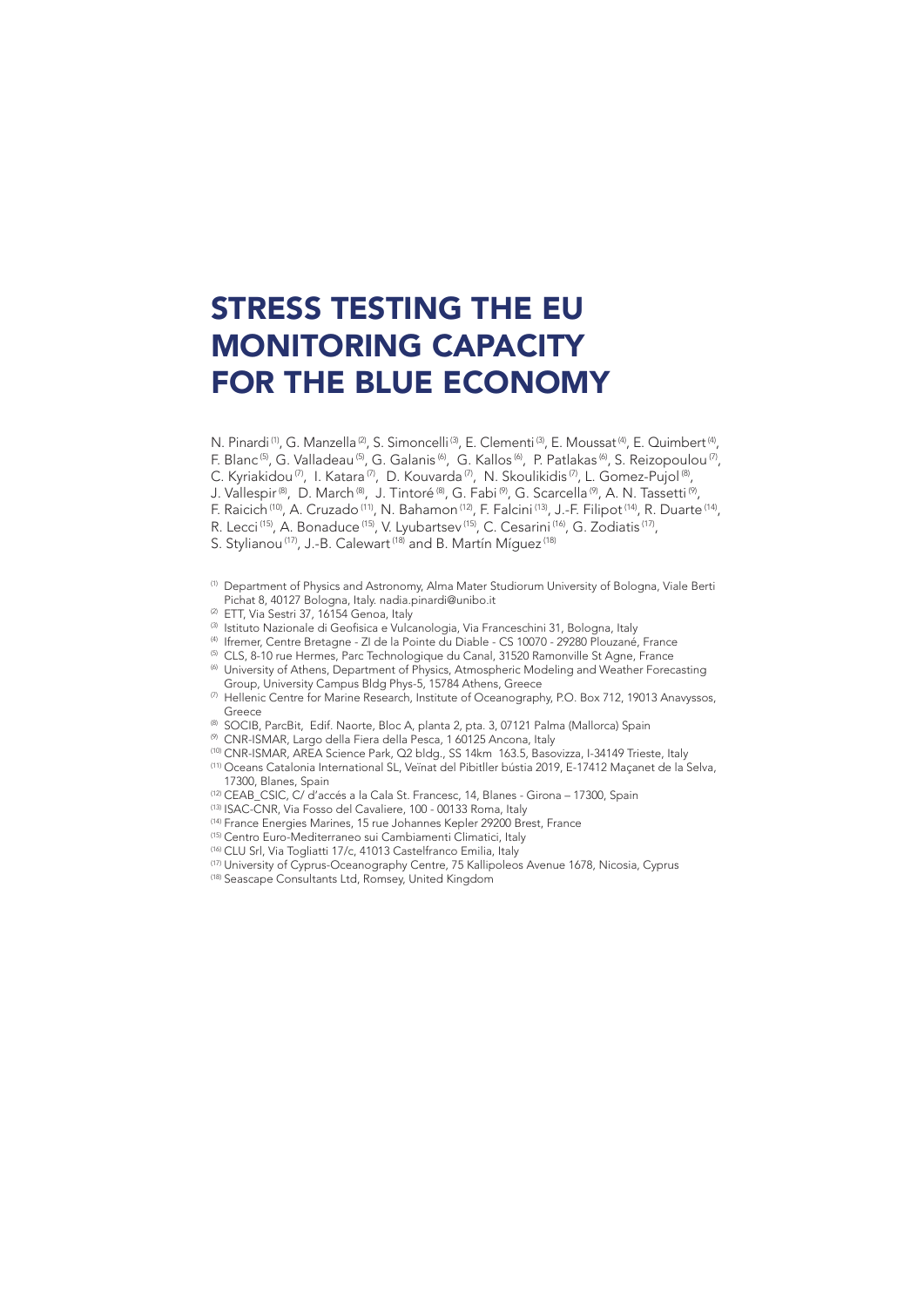#### 416 OPERATIONAL OCEANOGRAPHY SERVING SUSTAINABLE MARINE DEVELOPMENT

#### **Abstract**

An EMODnet activity has started in 2013 to assess how well the European marine monitoring data meets the requirements of a sustainable blue economy. The activity is done by six European Sea Basin Checkpoints listed in the EMODnet central web page: http://www.emodnet.eu/checkpoints.

Checkpoints should develop an assessment framework that considers "Use Cases" or "Challenges" to evaluate the fitness for use of input monitoring data sets. The Challenge products are related to both Blue Growth<sup>1</sup> and the Marine Strategy Framework Directive<sup>2</sup> objectives. The idea is that the quality of the Challenge products will inform stakeholders on how monitoring data set are "fit for use".

The Checkpoint assessment framework developed for the Mediterranean Sea is implemented through a "Service" composed of: 1) a GIS metadatabase with information about upstream data sources for Challenge products and availability indicators; 2) a Web GIS product display, encompassing links to the upstream data sources; 3) a tool to evaluate and display the statistics of assessment indicators. User requirements are recorded in the product catalogue (Data Product Specifications), which can be viewed for corrective actions.

The same assessment framework is now being applied to the Atlantic and the Black Sea thus producing in the near future the first large basin scale assessment of input monitoring data set adequacy for applications.

**Keywords:** EMODnet, Checkpoint assessment, Challenge products, Mediterranean Sea

## **1. Introduction**

The objective of the EMODnet Checkpoint initiative is to assess how monitoring meets the needs of public and private users by generating Challenge products that are related to societal needs. The main stakeholder of the Checkpoint initiative is the European Marine Observation and Data Network (EMODnet), that is, a network of marine organisations supported by the EU's Integrated Maritime Policy.

The required Challenge outputs for the Mediterranean Sea have been defined by EMODnet and they are listed in Table 1.

<sup>1</sup> European Commission – Maritime Affairs – Blue Growth – Opportunities for marine and maritime sustainable growth, 2012 http://ec.europa.eu/maritimeaffairs/documentation/ publications/documents/bluegrowth\_en.pdf

<sup>2</sup> European Commission – Environment – Our Oceans, Seas and Coasts – Legislation: the Marine Directive, 2012 http://ec.europa.eu/environment/marine/eu-coast-and-marine-policy/marinestrategy-framework-directive/index\_en.htm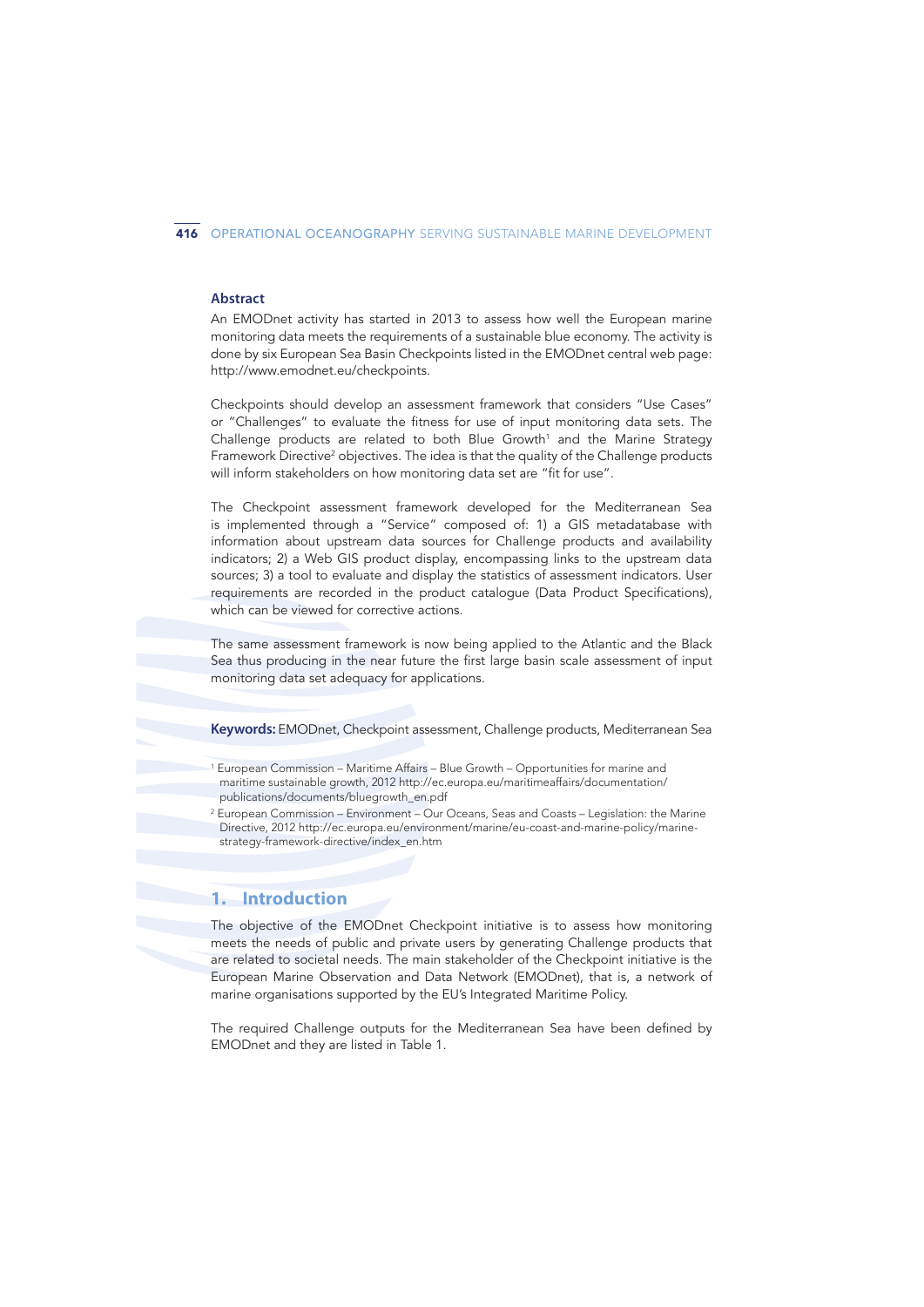Table I. CheckPoint Mediterranean Sea Challenges required outputs.

| <b>CHALLENGE</b>                                    | <b>INFORMATION PRODUCT TO BE DELIVERED</b><br>(REQUESTED BY STAKEHOLDER)                                                                                                                                                                                                                                                                                                                                                                                                                                                                           |
|-----------------------------------------------------|----------------------------------------------------------------------------------------------------------------------------------------------------------------------------------------------------------------------------------------------------------------------------------------------------------------------------------------------------------------------------------------------------------------------------------------------------------------------------------------------------------------------------------------------------|
| <b>CH1-Windfarm siting</b>                          | Suitability of sites for wind farm development                                                                                                                                                                                                                                                                                                                                                                                                                                                                                                     |
| <b>CH2-Marine Protected</b><br><b>Areas</b>         | Representativeness and coherency of existing European network of marine protected areas<br>(national and international sites) as described in article 13 in the Marine Strategy Framework<br>Directive.                                                                                                                                                                                                                                                                                                                                            |
| <b>CH3-Oil Platform leak</b>                        | Likely trajectory of a leak from an oil platform and the statistical likelihood that sensitive coastal<br>habitats or species or tourist beaches will be affected within 24 hours and after 72 hours.                                                                                                                                                                                                                                                                                                                                              |
| <b>CH4-Climate and</b><br><b>Coastal Protection</b> | Spatial data layers for the following parameters for the past 10 years, the past 50 years and the<br>past 100 years<br>• average annual change in temperature at surface, midwater and sea-bottom<br>• average annual sea-level rise at the coast (absolute and relative to the land)<br>• sediment mass balance at the coast<br>Time plots for the following parameters for the whole sea basin<br>• average annual sea temperature over sea-basin at surface, mid-water column and bottom.<br>• average annual changes in internal energy of sea |
| <b>CH5-Fisheries</b><br><b>Management</b>           | • tables for the whole sea-basin of mass and number of landings of fish by species and year<br>• mass and number of discards and bycatch (of fish, mammals, reptiles and seabirds)<br>by species and year<br>• data layers (gridded) showing the extent of fisheries impact on the sea floor<br>• area where bottom habitat has been disturbed by bottom trawling<br>(number of disturbances per month)<br>• change in level of disturbance over past ten years                                                                                    |
| <b>CH6-Marine Environment</b>                       | Data layers (gridded) showing<br>• seasonal averages of eutrophication in the basin for past ten years<br>• change in eutrophication over past ten years (i.e. where eutrophication has reduced and<br>where it has increased)                                                                                                                                                                                                                                                                                                                     |
| <b>CH7-Rivers</b>                                   | For each river bordering the sea basin, the country where it enter the sea and a time series of<br>annual inputs from rivers of<br>• water<br>· sediment<br>• total nitrogen<br>• phosphates<br>• eels<br>Monthly averages, maxima and minima for these parameters over the past ten years                                                                                                                                                                                                                                                         |

An assessment of the marine environmental monitoring capacity, based upon final products generated with observations and model data, has never been attempted before in the world, so the Mediterranean Sea Checkpoint developed an entirely new methodology at the same time implementing it for the required outputs of Table 1.

In Section 2 we will describe the Checkpoint methodology and in Section 3 we will overview the final Checkpoint assessment and the gap analysis.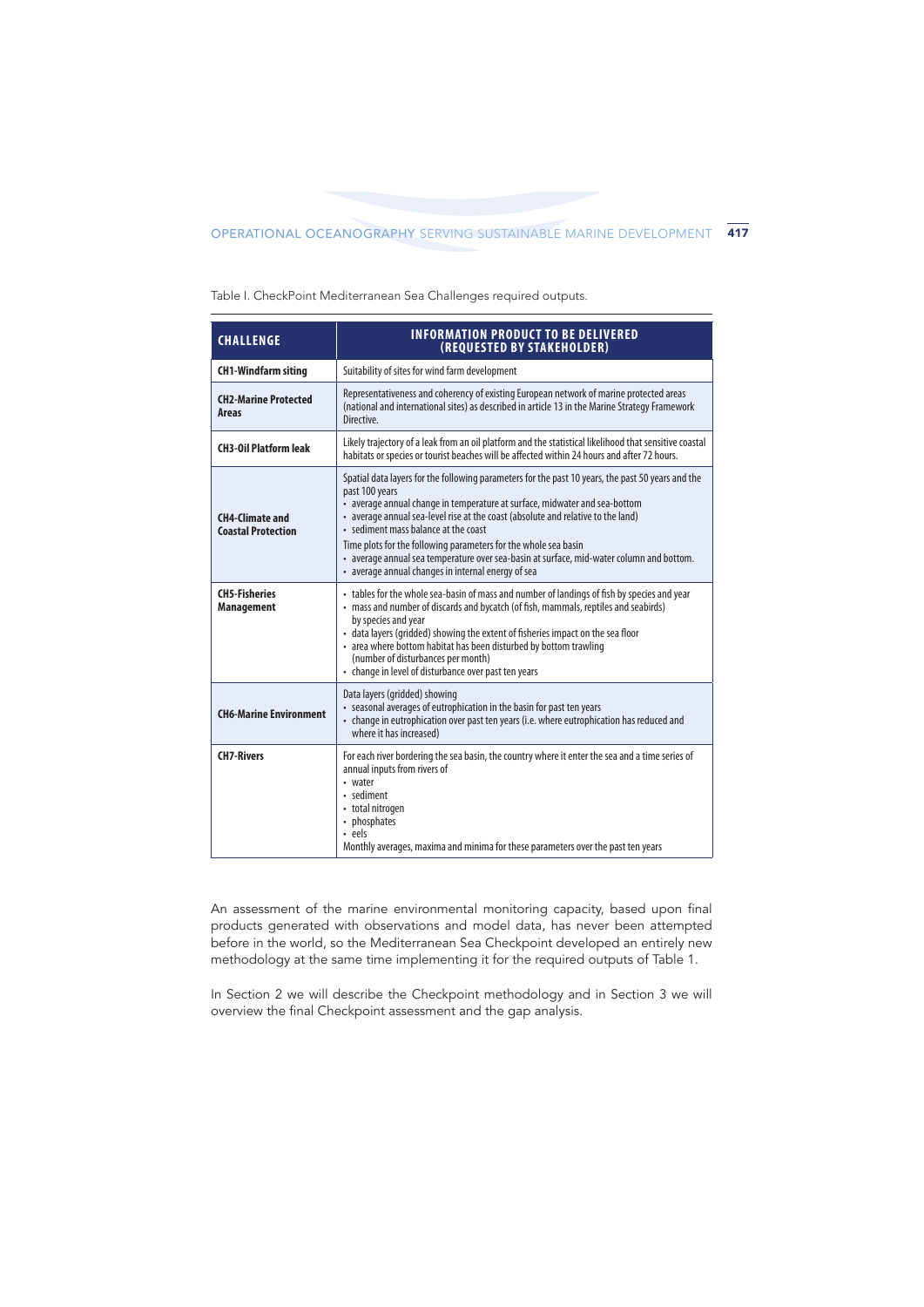

# **2. The checkpoint methodology and service**

The Checkpoint assessment framework is based upon three major pillars:

- 1. Use of the ISO principles for the methodological development and the metadata definition of input data sets (the monitoring data sets as required in the Data Product Specification);
- 2. Design of the metadatabase containing the information about the input (upstream) data sets, the Targeted products and the quality indicators;
- 3. Definition of indicators for the objective assessment of the data adequacy following INSPIRE rules.

The ISO principles used to describe the input data sets can be found in the open access EMODnet MedSea Checkpoint browser, available here: http://www.emodnetmediterranean.eu/browser/. All input data sets for the Challenges are described and catalogued following the SeaDataNet vocabulary for "Characteristics", i.e. an attribute of a distinguishing feature that refers: either to a variable derived from the observations, the measurement or the numerical model output of a phenomenon or of an object in the environment, or to the geographical representation of an object on a map by a set of vectors (polygon, curve, point) eg "coastline".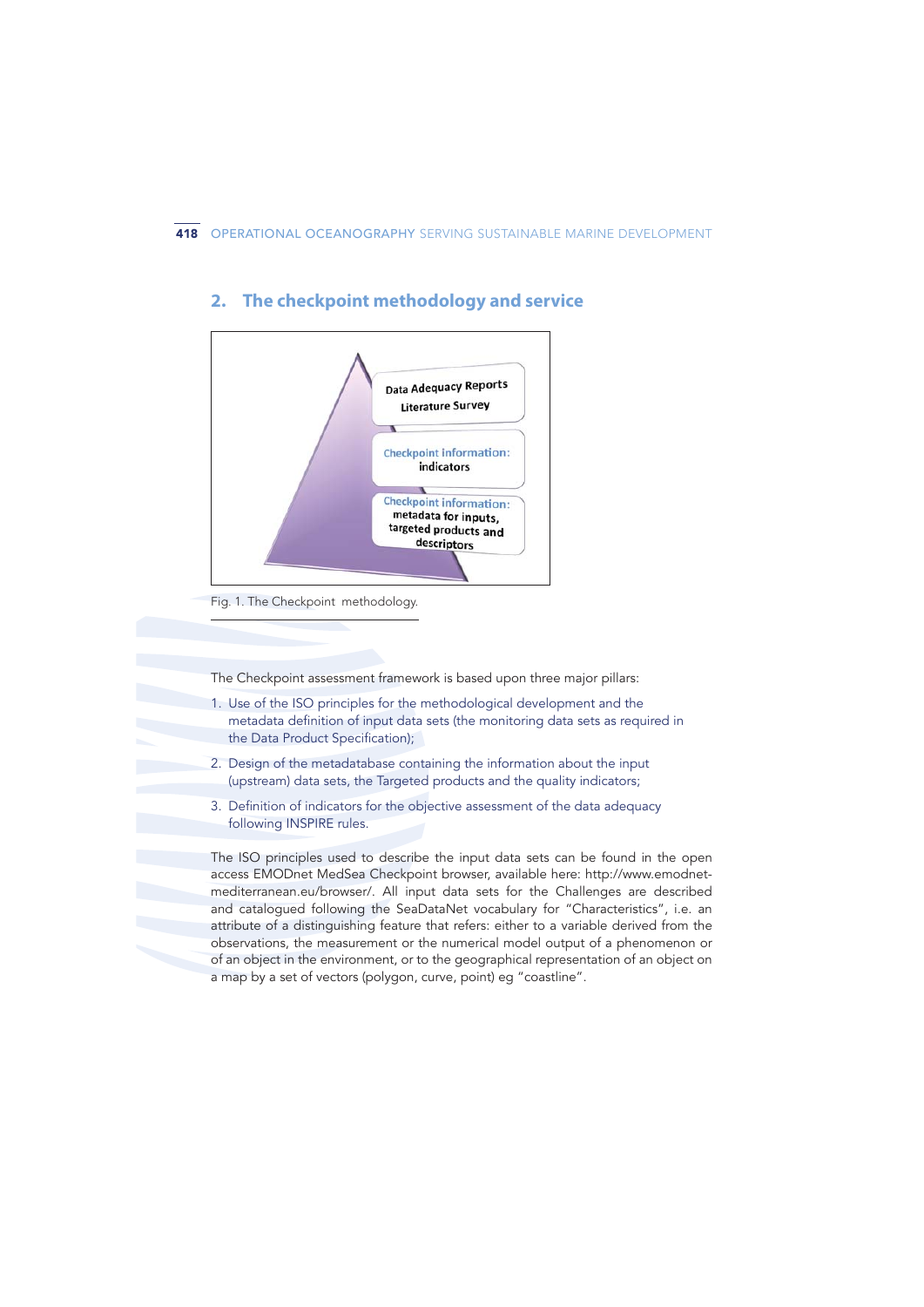Each input data set is then classified in terms of which characteristics it refers to, the spatial and temporal structure of the data set, the environmental matrix it belongs, the data producer and the original use of the data set. The assessment framework followed two main paths:

- 1. An expert opinion on the quality of the Challenge Targeted products and their related input data set adequacy;
- 2. A set of "indicators" that classify the "fitness for use" of the input data sets and the "fitness for purpose" of the targeted products.

For the indicator path, two assessment were chosen: the first, so-called "Availability territory" answers the question of "how the input data sets are made available to Challenges, while the second, so-called "Appropriateness territory" answers the question "What is the quality of the monitoring data for the Challenge products". Eight indicators have been chosen for each territory, listed in Table 2.

Indicators provide both an overview of the situation as well as information about trends, if continuously updated, at a high level of aggregation. The difficult task is to find an appropriate balance between simplification and completeness and offer, at the same time, an assessment of the input data sets without directly accessing all the metadata.

| <b>AVAILABILITY TERRITORY</b>   | <b>APPROPRIATENESS TERRITORY</b>        |
|---------------------------------|-----------------------------------------|
| <b>Definitions</b>              | <b>Definitions</b>                      |
| <b>Visibility Indicators</b>    | <b>Completeness (ISO) Indicators</b>    |
| Easily found                    | <b>Horizontal Spatial Coverage</b>      |
| EU Inspire Catalogue service    | <b>Vertical Spatial Coverage</b>        |
| <b>Accessibility Indicators</b> | <b>Temporal Coverage</b>                |
| Policy visibility               | <b>Accuracy (ISO) Indicators</b>        |
| <b>Delivery</b>                 | <b>Horizontal Resolution</b>            |
| <b>Data Policy</b>              | <b>Vertical Resolution</b>              |
| Pricing                         | <b>Temporal Resolution</b>              |
| <b>Readiness</b>                | <b>Thematic Accuracy</b>                |
| <b>Performance Indicator</b>    | <b>Temporal Quality (ISO) Indicator</b> |
| Responsiveness                  | <b>Temporal Validity</b>                |

Table II. Availability and Appropriateness indicators nomenclature.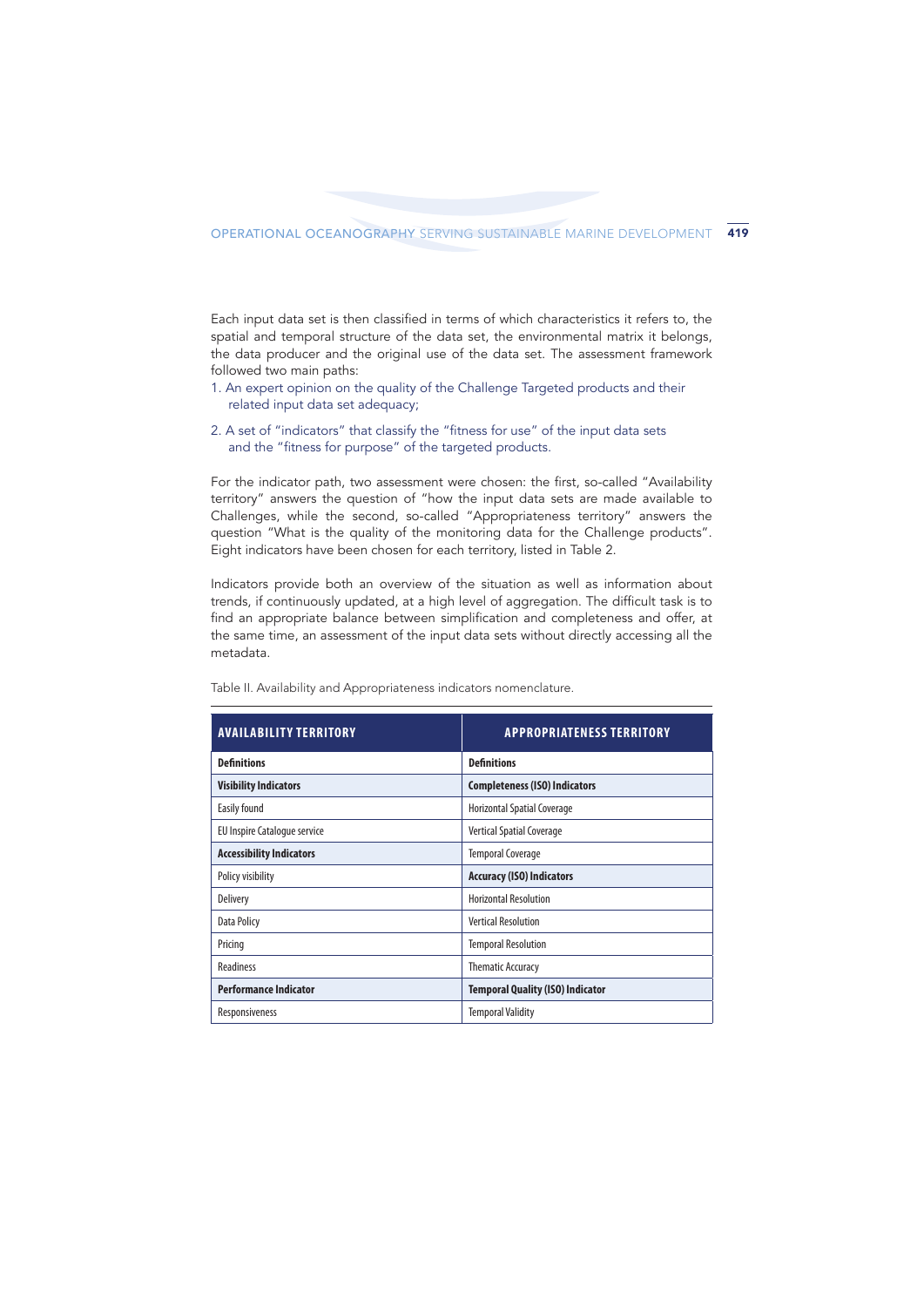For the Availability indicators the Checkpoint has defined 4-6 possible values of each indicators to be chosen by the project experts, according to the information on the input data they succeeded to collect and according to the conditions of access they experienced. The appropriateness indicators (Fig.2) are "errors" defined as the difference between the required monitoring input data set (DPS) and the actual Upstream Data used (UD).

For each indicators we defined a "color scale" with the following meaning:

Red: urgent actions are required to provide datasets and services fitting for use – totally inadequate

Yellow: limited actions are required to provide datasets and services fitting for use – partly adequate

Green: actions and services are fit for use and should be maintained – fully adequate



Fig. 2. High level scheme for the appropriateness indicators: Quality Elements are decided for DPS and reproduced for TDP and UD so that a "difference" (TDP minus DPS or UD minus DPS) can be calculated and this gives indicator values.

Following INSPIRE rules, all the input data sets, the upstream data sets and the Targeted products have been displayed in a Web Portal available to everybody for discovery: http://www.emodnet-mediterranean.eu/. In this Portal a Checkpoint Service has been defined and implemented: http://www.emodnet-mediterranean.eu/checkpointservice/. Each Challenge has a proper page (http://www.emodnet-mediterranean.eu/ challenges/) where the input data sets and the Products that make use of them, are listed and displayed. Links give access to the product specifications (DPS) and the full description of the assessment results both for the targeted product and for the input data sets, allowing end-users and data providers to directly access the results.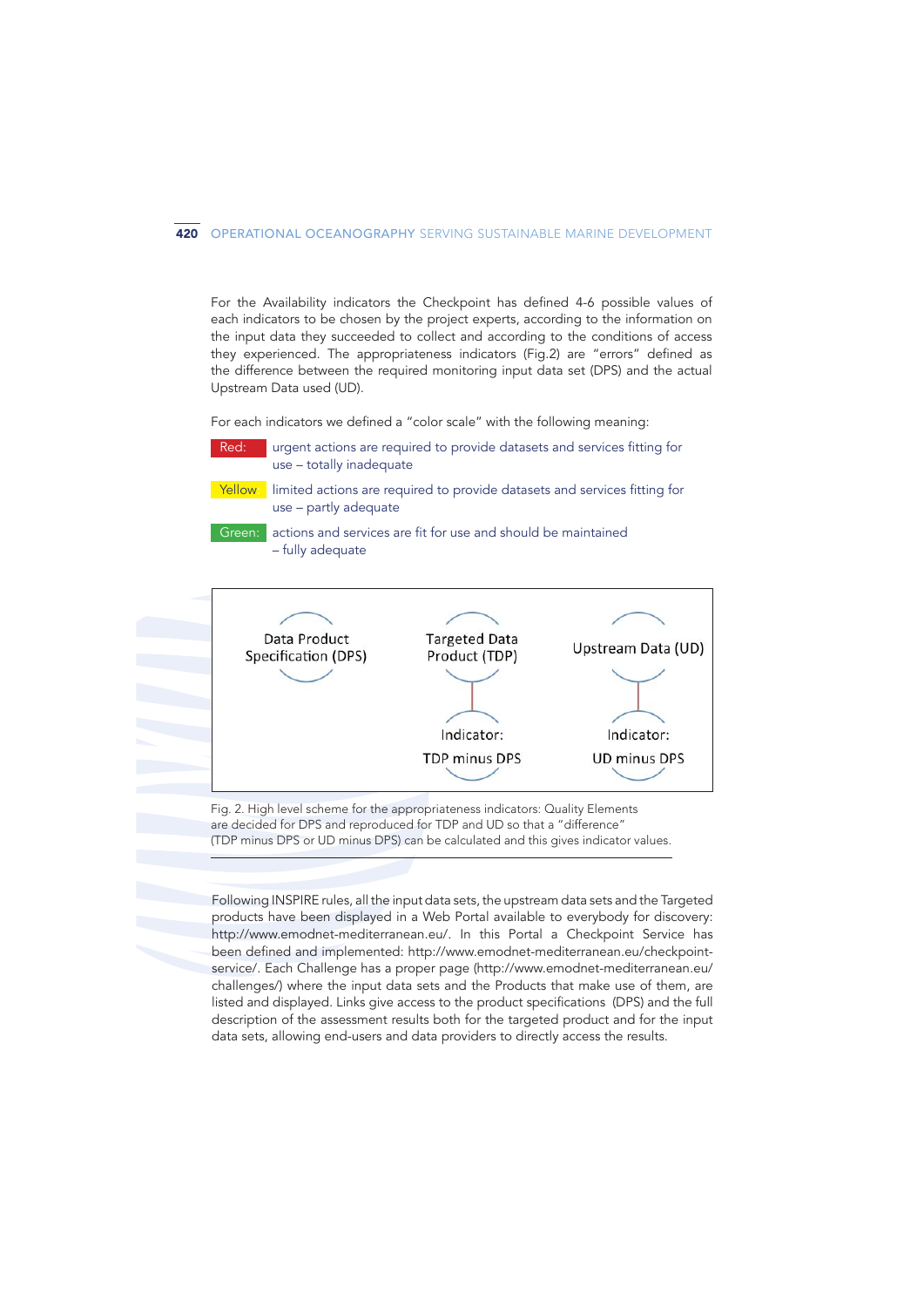## **3. The monitoring assessment and the Gap Analysis**

The Checkpoint metadatabase contains 266 input dataset descriptors, which identify and assess potentially usable information for the construction of the Targeted Products. 45 Targeted Products have been generated following the stakeholder requests. Only 90 over the 266 input dataset, spanning 29 different characteristics, have been used for the realization of the 45 Targeted Products.

This means that only approximately 3 data sets per characteristics can be used to determine the "fitness for use" of the monitoring system for each characteristic. Statistical validity of the results is somewhat low and thus the project decided to find the key gaps or the most important monitoring inadequacy by selecting the characteristics that scored lowest indicator values (red) for both availability and appropriateness. If statistics will be larger in the future we could most likely use a better combination of the indicators.

The final assessment results for the Mediterranean Sea (Pinardi *et al., 2017*) and for all the Challenges point out that:

- 1. Sediment mass balance data are not available at the basin scale and products cannot be constructed at the basin scale level;
- 2. Fishery data sets are inadequate for the following key quality attributes: visibility, INSPIRE catalogue, data policy visibility, readiness, data delivery and data policy, horizontal and temporal coverage, temporal validity;
- 3. The biological habitat extent characterization (Posidonia oceanica, Coralligenous and Maerl habitats, seabed sensitive habitats) input data sets are also inadequate in terms of Data Policy and Responsiveness, Vertical and horizontal coverage, temporal and horizontal resolution.
- 4. The wave height, period and direction input data sets are inadequate in terms of visibility, INSPIRE Catalogue, Data Policy, Pricing, responsiveness, temporal coverage, horizontal and temporal resolution.
- 5. The Platform movement characteristics, i.e. maritime traffic data sets, are inadequate in terms of visibility, INSPIRE Catalogue, responsiveness, horizontal and temporal coverage, temporal validity.

The methodology developed for this assessment is now being applied to the Atlantic and the Black Sea basins thus producing in the near future the first large basin scale assessment of input monitoring data set adequacy for societal applications.